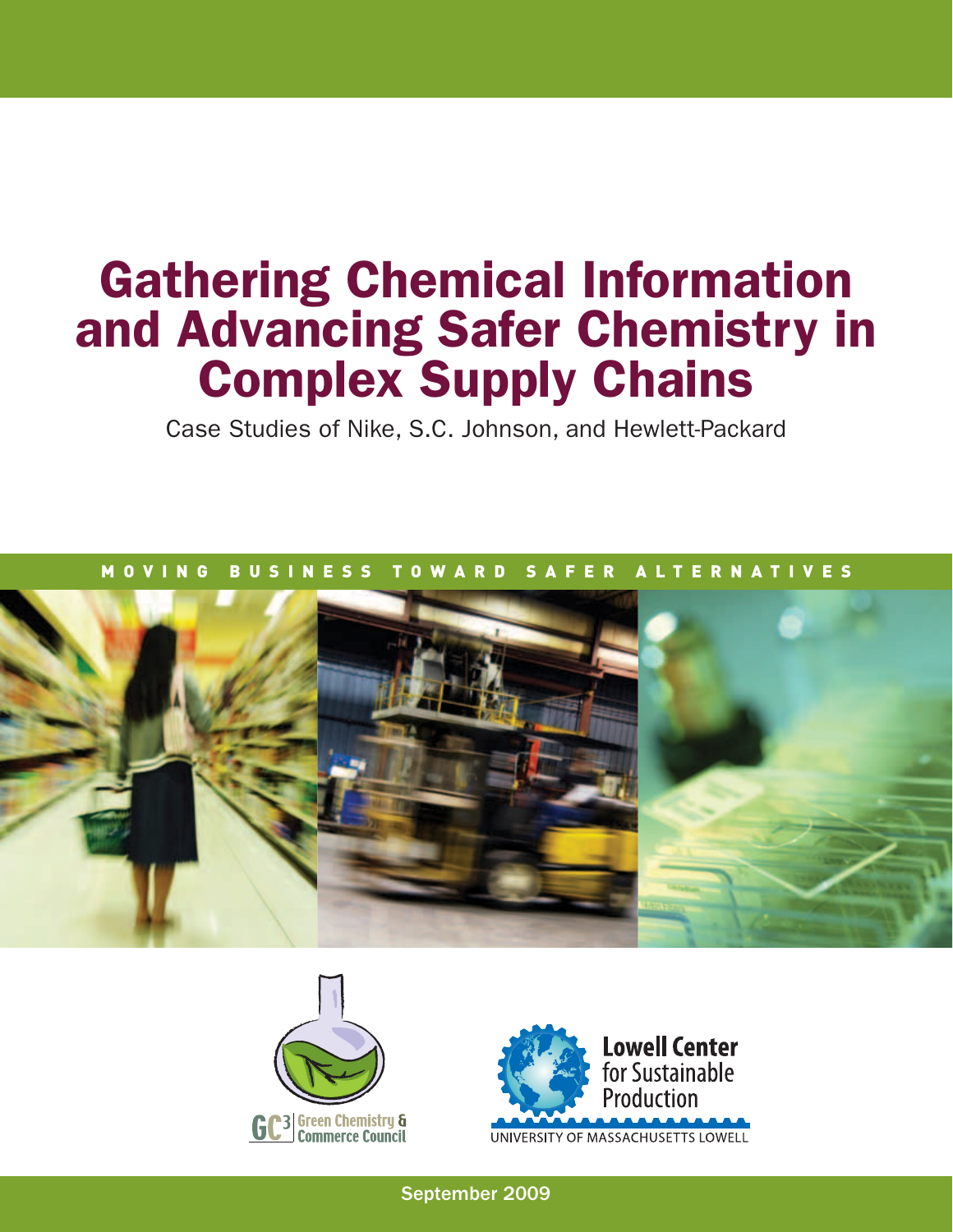## Acknowledgements

The Lowell Center for Sustainable Production would like to acknowledge Monica Becker of Monica Becker & Associates Sustainability Consultants as the primary author of this report and the case studies referenced within. A special thanks is due to the committed companies that were willing to provide their time and insights for the case studies. In particular, we would like to thank John Frazier from Nike; Daniel Lawson from S.C. Johnson and David Long from Environmental Sustainability Solutions; and Barbara Hanley of the Hewlett-Packard Corporation.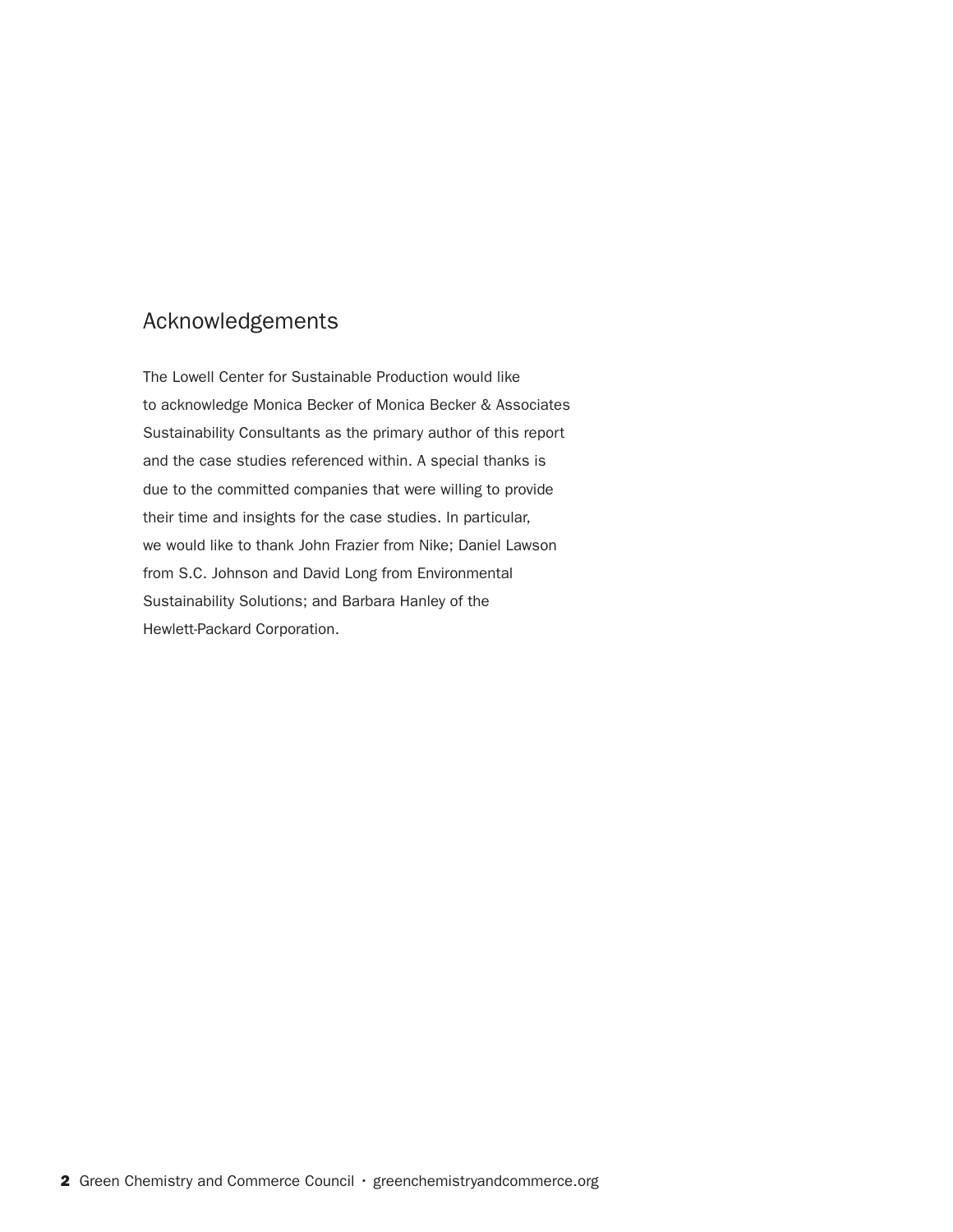## Gathering Chemical Information & Advancing Safer Chemistry in Complex Supply Chains

Case Studies of Nike, S.C. Johnson and Hewlett-Packard

## Introduction

onsumer product companies need chemical<br>
information from their supply chains for many<br>
reasons, including the design of products that<br>
are safe for human health and the environment,<br>
regulatory compliance, participation i information from their supply chains for many reasons, including the design of products that are safe for human health and the environment, programs, disclosure of chemical ingredients in products to retailers and customers, and preparation of Material Safety Data Sheets (MSDS). Companies with large, complex, global supply chains face many challenges in getting this information.

The Green Chemistry in Commerce Council (GC3), a project of the Lowell Center for Sustainable Production, at the University of Massachusetts Lowell, commissioned three case studies of leading firms with complex supply chains to explore and share experiences on how companies gather chemical information from their supply chains and how they use this information to develop safer products. The three companies are Nike, S.C. Johnson (SCJ) and Hewlett-Packard (HP) (See Table 1).

The case studies conducted for this project examined a number of questions:

- 1. Why is the company seeking chemical information from their supply chain?
- 2. What types of chemical information is the company seeking?
- 3. How is the company gathering chemical information from its supply chain? What system is it using?
- 4. What systems are companies using to manage chemicals in products?
- 5. What systems are companies using to create safer products using chemical information?
- 6. What challenges have existed and what has worked well to gather chemical information, manage chemicals and design safer products?

All three firms studied are sizable, consumer product companies with large and complex supply chains. They are diverse with regard to the types of products that they manufacture and the types of raw materials that they procure from their supply chain. The reader should keep this in mind when reading the cases and lessons reported in this document.

Information gathered for the cases came from interviews with personnel at each firm, internal documents provided by the firms, and publicly available information. The companies were given the opportunity to review and comment on case study drafts.

This summary report is designed to synthesize the lessons learned and best practices that were distilled from the case studies.

| <b>Company</b><br><b>Name</b>     | <b>Products</b>                                                            | <b>Title of Case Study</b>                                                                                                               |  |
|-----------------------------------|----------------------------------------------------------------------------|------------------------------------------------------------------------------------------------------------------------------------------|--|
| <b>Nike</b><br><b>Corporation</b> | Apparel,<br>footwear,<br>and athletic<br>equipment                         | "Considered Chemistry at<br>Nike: Creating Safer Products<br>through the Evaluation and<br><b>Restriction of Hazardous</b><br>Chemicals" |  |
| S.C.<br><b>Johnson</b>            | Home cleaning<br>and storage,<br>air care, and<br>pest control<br>products | "S.C. Johnson is Trans-<br>forming its Supply Chain<br>to Create Products that are<br>Better for the Environment"                        |  |
| <b>Hewlett-</b><br><b>Packard</b> | Information<br>technology<br>products                                      | "Managing Chemicals<br>of Concern and Designing<br>Safer Products at Hewlett-<br>Packard"                                                |  |

### Table 1. Overview of Supply Chain Case Studies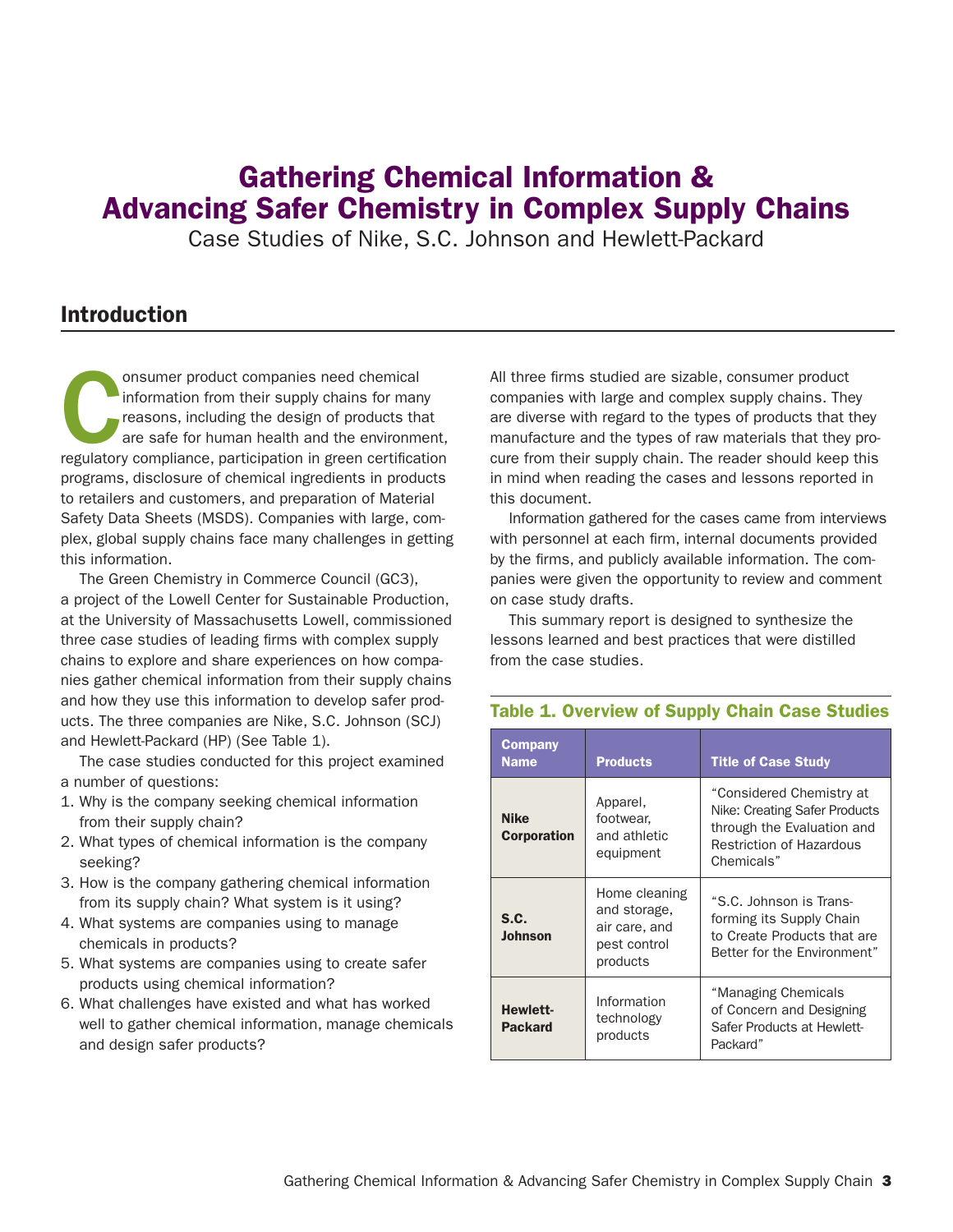## **Background**

#### Why are Consumer Product Companies Seeking Chemical Information from their Supply Chains?

growing number of market and regulatory forces are driving manufacturers to eliminate or reduce the use of toxic chemicals in products and design products that are safer for human health and the environment. These forces include green consumerism, green certification programs, consumer demand for greater transparency of chemical ingredients in a product, and regulatory programs such as California's Proposition  $65<sup>1</sup>$  and the European Union's REACH and RoHS<sup>2</sup> programs.<sup>3</sup>

In response to these drivers, many manufacturers are developing a variety of new corporate programs or systems to "green" their products and operations by reducing or eliminating the use of toxic chemicals or disclosing chemical ingredients to their customers. These programs include the evaluation and scoring of environmental, health and safety of chemicals prior to selection for use or to eliminate or substitute toxic components with safer alternatives; promoting the use of safer chemicals; and restricting the use of certain chemicals in products. While diverse in their approaches to promoting safer chemistry, these initiatives share at least one common element: They require chemical information.

We use the term c*hemical information*, to cover a range of information, including the following:

- the identity of a single chemical or chemical ingredients in a mixture, material or component
- the amount or concentration of chemicals, including additives, in a mixture, material or component
- the presence of chemical reaction by-products or breakdown products
- the hazard and toxicological profiles of chemicals or mixtures
- the potential for human or environmental exposure to the chemical from handling, transport and use of chemicals, materials or components

Chemical information is also needed for other important functions including the preparation of MSDSs and regulatory compliance with programs such as the EU's REACH<sup>4</sup> and RoHS Directives.

Historically, the transfer of chemical information from suppliers of individual chemicals and mixtures to consumer product manufacturers has been limited to performance characteristics, safe handling and transport, and basic hazard and toxicological information delivered in product specification sheets and Material Safety Data Sheets (MSDSs). There is a growing consensus, however, that most MSDSs are inadequate for companies trying to evaluate materials and design safer products. MSDSs typically lack sufficient chemical ingredient information and toxicological data to support design for environment efforts. They were primarily designed to provide information on mostly acute occupational health hazards, not those throughout an entire product lifecycle.

#### Barriers and Challenges to the Flow of Information "Down the Supply Chain" from Supplier to Customer

A major challenge for many product companies is getting the chemical information that they need to fuel their green product design programs. Over the years, supply chains have become deeper, branched, and global. For example at Nike, all manufacturing is done under contract by almost 640 factories in 52 countries, each supplied by between five to ten vendors.

Maintaining visibility and control over the ingredients in the materials or components procured from the supply chain has become a major challenge for many larger companies and comes only at great expense. Original Equipment Manufacturers, or OEMs, typically have direct relationships with their Tier I suppliers, sometimes with Tier II, but rarely with suppliers deeper into a supply chain. Tier I suppliers may be willing to provide the information that they have but often have trouble getting information from their suppliers, and so on down the chain.

Barriers and challenges to the flow of chemical information "down" the supply chain, from supplier to customer have been described by Denison and the OECD and include the following:<sup>5</sup>

- • Suppliers may not have the information requested by customers because they source chemicals or materials from their suppliers who are unwilling or unable to provide information. Suppliers may be brokers, distributors, or other intermediaries who lack information. Chemicals are often sold through intermediaries who often do not have the information that their customers are seeking or have little incentive to share the information that they do have.
- • Suppliers may not have the capability, infrastructure or resources to develop the information. Small suppliers in particular may lack in-house expertise, technology and resources to collect and disseminate chemical information. They may also be unable to pass on the costs of information collection and transmittal to their customers, or may be overwhelmed by information requests from multiple customers.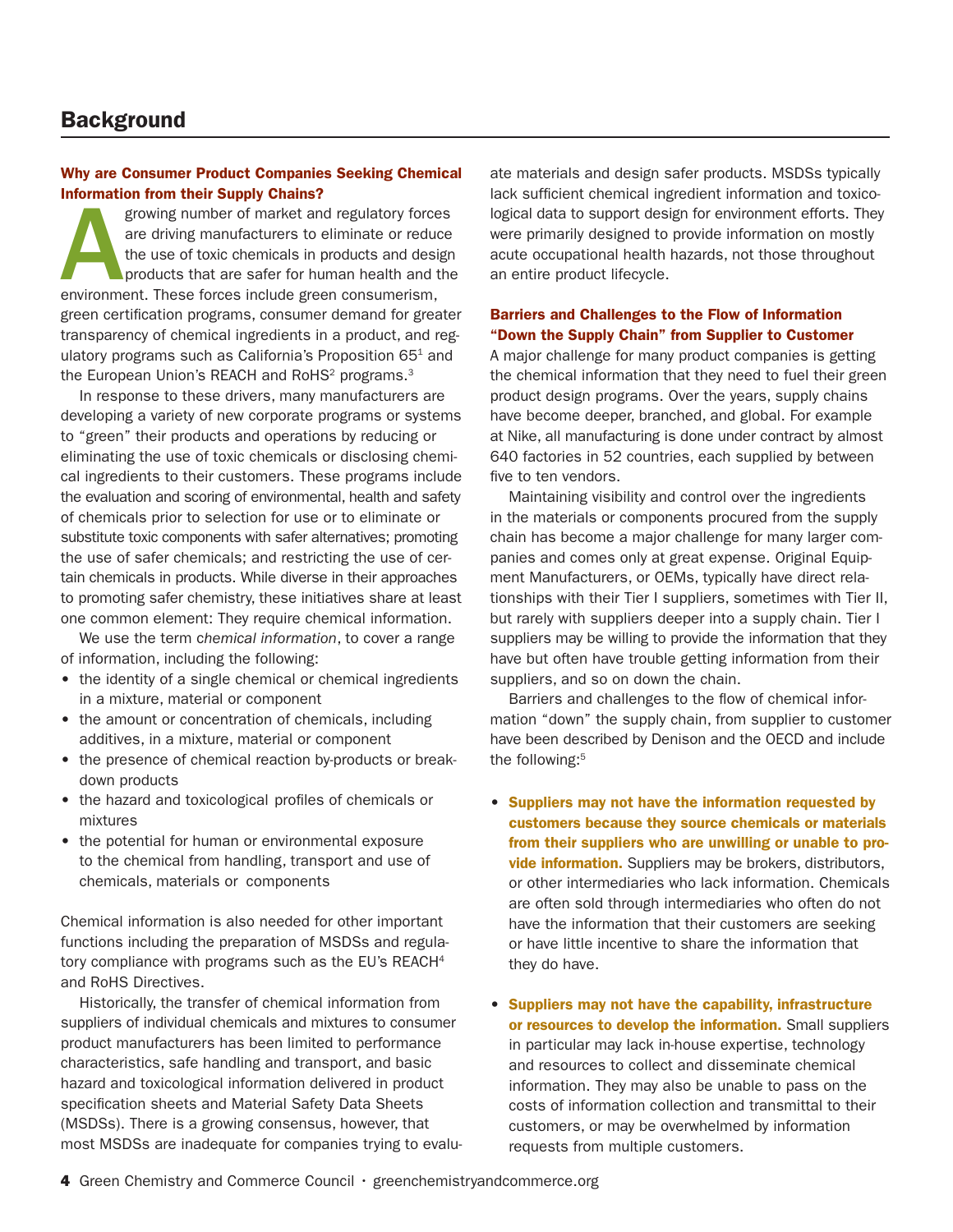- • Suppliers may not want to disclose chemical information because they fear losing sales or customers. Some suppliers may be concerned that if they disclose compositional information on their products to their customers, their customers will use that information to find alternate suppliers.
- • Suppliers may not want to disclose proprietary information (confidential business information (CBI)). Suppliers may be reluctant to divulge chemical information that they deem critical to their competitive advantage. This can be a particular problem with certain chemical categories such as additives to polymers, and fragrances.
- • Suppliers may not want to disclose information out of fear of potential liability. Suppliers may be afraid of being assigned responsibility for problems that may arise from their products. Companies may also fear being out of compliance with existing laws and may not want to provide information that could reveal compliance problems.
- • Customers may not clearly articulate their need for information or provide incentives for its delivery. Companies seeking information from their suppliers may not be providing a good explanation for why the information is needed, a clear description of the type of information needed, or the benefits created by having complete and reliable information from their suppliers. In addition, customers may need to provide incentives to suppliers to encourage them to be more forthcoming.
- • Suppliers may not feel compelled to provide chemical information to their customers if existing laws do not require disclosure of information on chemical uses, hazards or potential exposures.

• Differences in culture, language, values, and legal requirements in global supply chains may act as barriers to the transfer of chemical information between suppliers and customers.

#### Flow of Chemical Information "Up the Supply Chain" From Customer to Supplier

The discussion so far has focused on the flow of chemical information "down the supply chain," from supplier to customer. It is worth noting that there are many important benefits to the flow of chemical information "upstream" from customer to supplier. At the annual Innovator's Roundtable of the Green Chemistry in Commerce Council, in May of 2009, Janet Mostowy, Vice President, Product Safety and Regulatory Affairs & Management Systems at Bayer Material Sciences noted the importance for chemical manufacturers to obtain information from their customers on how their chemicals are being used. This information can enable chemical producers to provide information to customers on the safe use of its products. She stressed the importance of the identification of chemical uses and applications along all links in the supply chain.<sup>6</sup>

Fostering this type of communication can be a challenge. As noted by Mostowy, Bayer has access only to its direct customers, who may be chemical distributors, but not always to the companies that incorporate their chemicals into products. Other barriers to information sharing from customer to supplier exist. A supplier may be concerned that they may lose customers if they ask for information on how their chemicals are used. A customer may have a use for the chemical that s/he does not want the supplier to know about, either because s/he wants to protect a novel application or conceal improper handling or use of the chemical.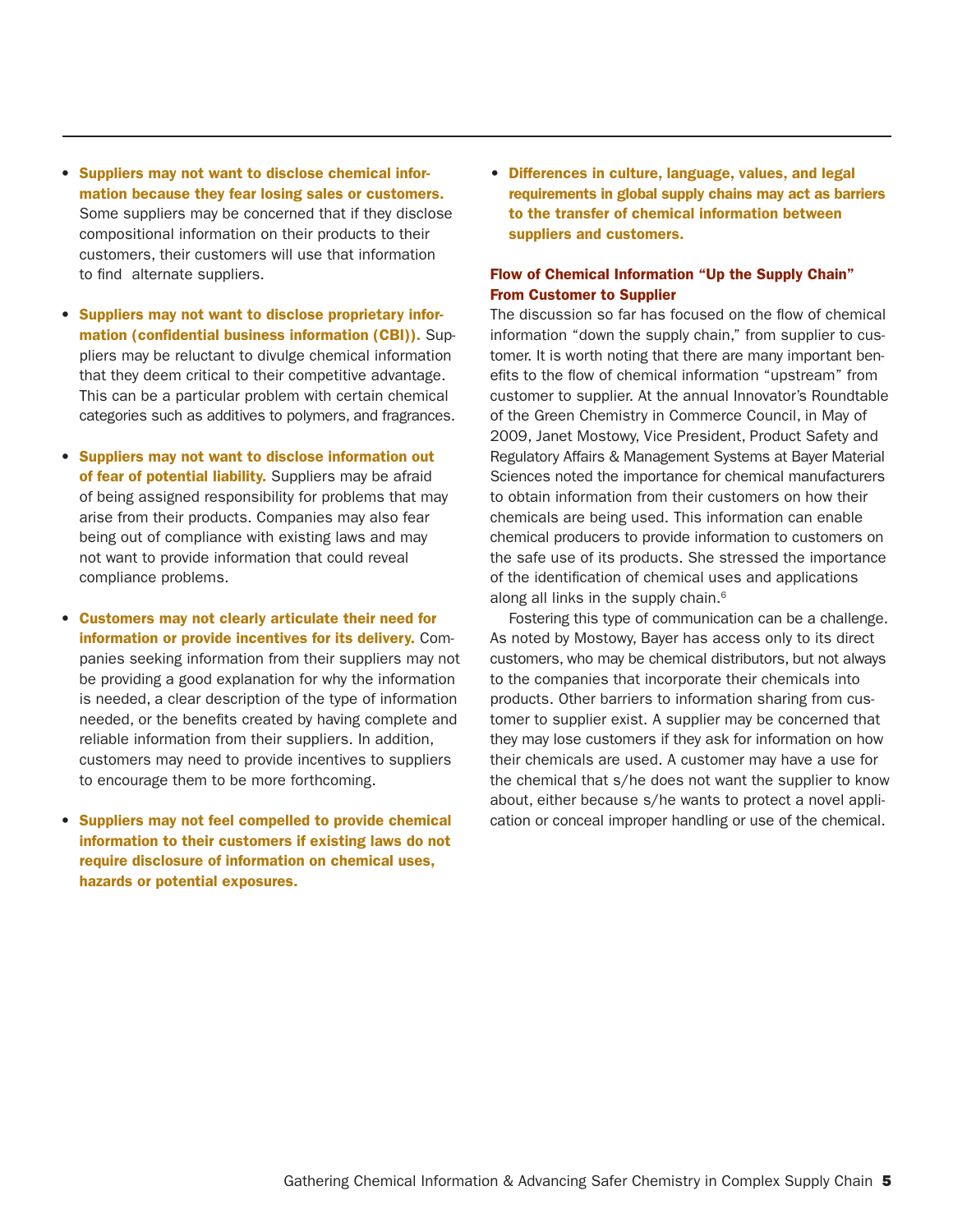## Summary of Safer Chemistry and Product Design Programs and Chemical Information Needs Described in the Case Studies

o provide context for the discussion of lessons<br>learned, this section presents a brief overview<br>the safer chemistry and product design progra<br>described in the case studies and the types of<br>chemical information that the com o provide context for the discussion of lessons learned, this section presents a brief overview of the safer chemistry and product design programs described in the case studies and the types of to support these programs.

#### Nike Green Chemistry and Safer Product Design Programs

Nike's Considered Index sustainable product design tool is used to predict the environmental footprint of a product prior to commercialization. This system examines solvent use, waste, materials and innovation for footwear; waste, materials, garment treatments and innovation for apparel. Products are assigned a "Considered" score using a set of metrics. The metrics are based on over a decade of research about materials, solid waste, innovations, textile treatments and solvent use.

Nike's extensive RSL program consists of nine distinct lists of chemicals, including lists specifically for materials that are products of nanotechnology, packaging and toys, and a testing and data management system designed to ensure supplier compliancy. Nike's RSL includes chemicals or materials that are restricted by legislation and additional "Chemicals of Concern" that Nike has declared undesirable in products.

Nike's Considered Chemistry chemical evaluation system is used to evaluate chemicals in products for possible addition to Nike's restricted substances list and for conducting focused efforts to develop environmentally preferred materials (EPM) for product platforms (e.g., rubber outsoles, synthetic leather). The system employs a risk-based approach to evaluate the chemical ingredients of materials, considering chemical hazard and potential consumer, worker and environmental exposure to the chemical (risk  $=$  hazard x exposure). The system requires chemical formulation information from suppliers. Nike obtains hazard data either from a toxicologist or publicly available databases and conducts hazard and risk analysis.

Types of chemical information sought from the supply chain include:

- • Full chemical ingredient information on materials from suppliers for environmentally preferred materials (EPM) development.
- • Chemical ingredients in materials that are used at contract facilities to manufacture products. This includes materials such as adhesives and solvents used in manufacturing operations.

• Testing for restricted substances and chemicals of concern in supplied materials, components, and products to verify compliance with Nike's RSL guidance. The data from these tests are also used to generate Supplier Scorecards for evaluation and comparison of alternative suppliers and to analyze materials, and specific colors of materials, to determine which tend to contain restricted chemicals or chemicals of concern.

### S.C. Johnson Green Chemistry and Safer Product Design Programs

The Greenlist™ process was developed by S.C. Johnson for rating raw materials based on their impact on the environment and human health. Greenlist™ scores are reported alongside performance and cost information in the company's chemical formulary so chemists choose materials in consideration of their environmental and health properties. Using the scores, materials can be easily compared. Greenlist<sup>™</sup> also provides metrics for tracking S.C. Johnson's corporatewide progress toward greening its portfolio of products. The company has created incentives to encourage the selection of safer materials and discourage less safe materials. Greenlist™ currently has unique rating criteria for 19 material categories.

Additionally, the website *www.whatsinsidescjohnson.com*, is S.C. Johnson's innovative new ingredient communication program that includes a dedicated website designed to provide chemical ingredient and other helpful information to consumers.

Types of chemical information sought from the supply chain, include:

- • Toxicological and other hazard data for individual chemicals or more complex materials to develop Greenlist™ scores. Generally, suppliers provide what are called Toxicology Summaries with all the information needed to evaluate a chemical using the Greenlist™ system. Some suppliers, fragrance suppliers in particular, regard their products as highly proprietary. In these cases, the supplier determines the Greenlist™ score and provides only the score to S.C. Johnson. The company audits these submittals.
- • Full chemical ingredient information for *www.whats insidescjohnson.com* is sought from suppliers.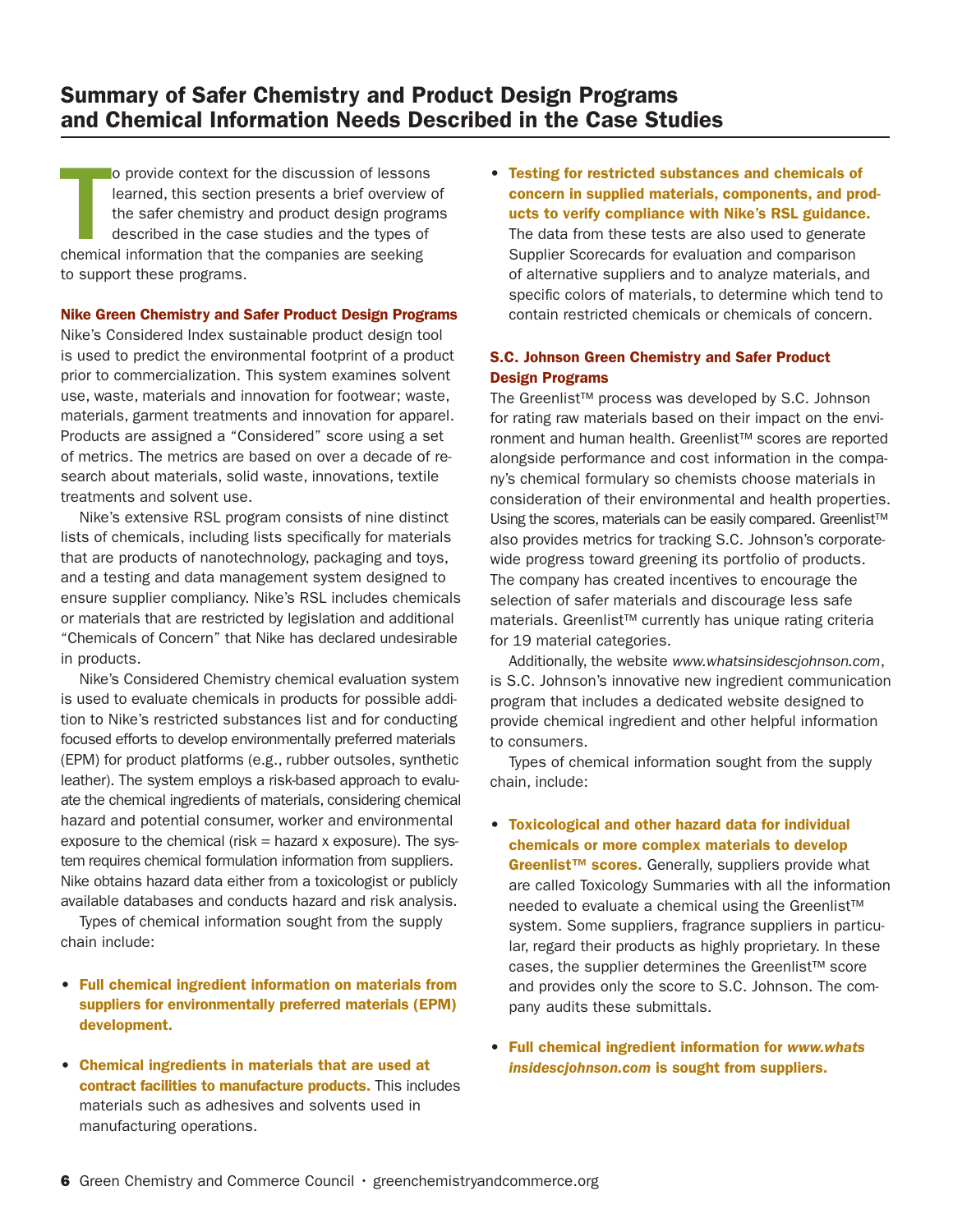## Hewlett-Packard Green Chemistry and Safer Product Design Programs

Hewlett-Packard's General Specification for the Environment (GSE) includes a list of restricted materials, requirements for packaging, and requirements for products subject to the European Union's RoHS Directive. These specifications are for all HP brand products including subassemblies, part, materials, components, batteries and packaging that become part of HP brand products. The GSE is included in supplier contracts as part of the standard terms and conditions.

HP's Design for Environment (DfE) program seeks to reduce the environmental impact of its products. The three major elements of the DfE program are energy efficiency, materials innovation, and design for recycling. Materials innovation is focused on reducing materials use and using materials with less environmental impact and more value at end of life.

The company has also participated in the Electronic Product Environmental Assessment Tool (EPEAT) program, designed to help institutional purchasers compare computers, notebooks and monitors based on environmental attributes. EPEAT is a green certification program managed and governed by a not-for-profit organization that provides a clear set of performance criteria to encourage manufacturers to design environmentally sound products. Hewlett-Packard participated in the development of EPEAT and many of Hewlett-Packard's products have been scored using EPEAT.

Types of chemical information sought from the supply chain, include:

- • Information needed to confirm compliance with RoHS requirements. Suppliers must sign a letter of RoHS compliance and submit it to HP. HP requires its suppliers to provide chemical data, material or component testing upon request.
- Information on Substances of Very High Concern (SVHC), under Article 33 of the EU's REACH Directive. HP must provide information to consumers on the presence of Substances of Very High Concern (SVHC) in

specific products. HP's suppliers are required to provide information on the weight in grams of substances listed on the current Annex XIV candidate list of chemicals under REACH. Suppliers are given the option to indicate where the substances are used in the product. These data are consolidated by Hewlett-Packard and used to prepare reports required under Article 33 of REACH.7

- • Tracking of additional chemicals of concern in products. In addition to the Annex XIV chemicals, HP requests information from its suppliers on approximately 240 additional chemicals. This voluntary reporting list was narrowed from the 67/548/EEC (as amended) Annex 1, as well as other chemical regulatory lists that contain substances meeting the SVHC criteria, such as the Stockholm Convention (POP list) and the Rotterdam Convention (PIC list) list. It includes carcinogens; mutagens; reproductive toxins (CMRs); persistent, bioaccumulative and toxic chemicals (PBTs); and endocrine disruptors that HP determined as possibly used in electronics products. These data provide HP with information on where and how these chemicals are used in their supply chain, should they become restricted in the future.
- Information on chemicals of emerging concern is gathered from suppliers under a provision of HP's GSE. This provision was written to allow Hewlett-Packard to collect information on a chemical's health or environmental hazards, requirements for safe use, and packaging or labeling issues.

As these highlights illustrate, each company has developed a unique mix of programs and techniques for designing safer products and gathering the chemical data required for these efforts. The types of programs and chemical information needed are further summarized and categorized in Table 2.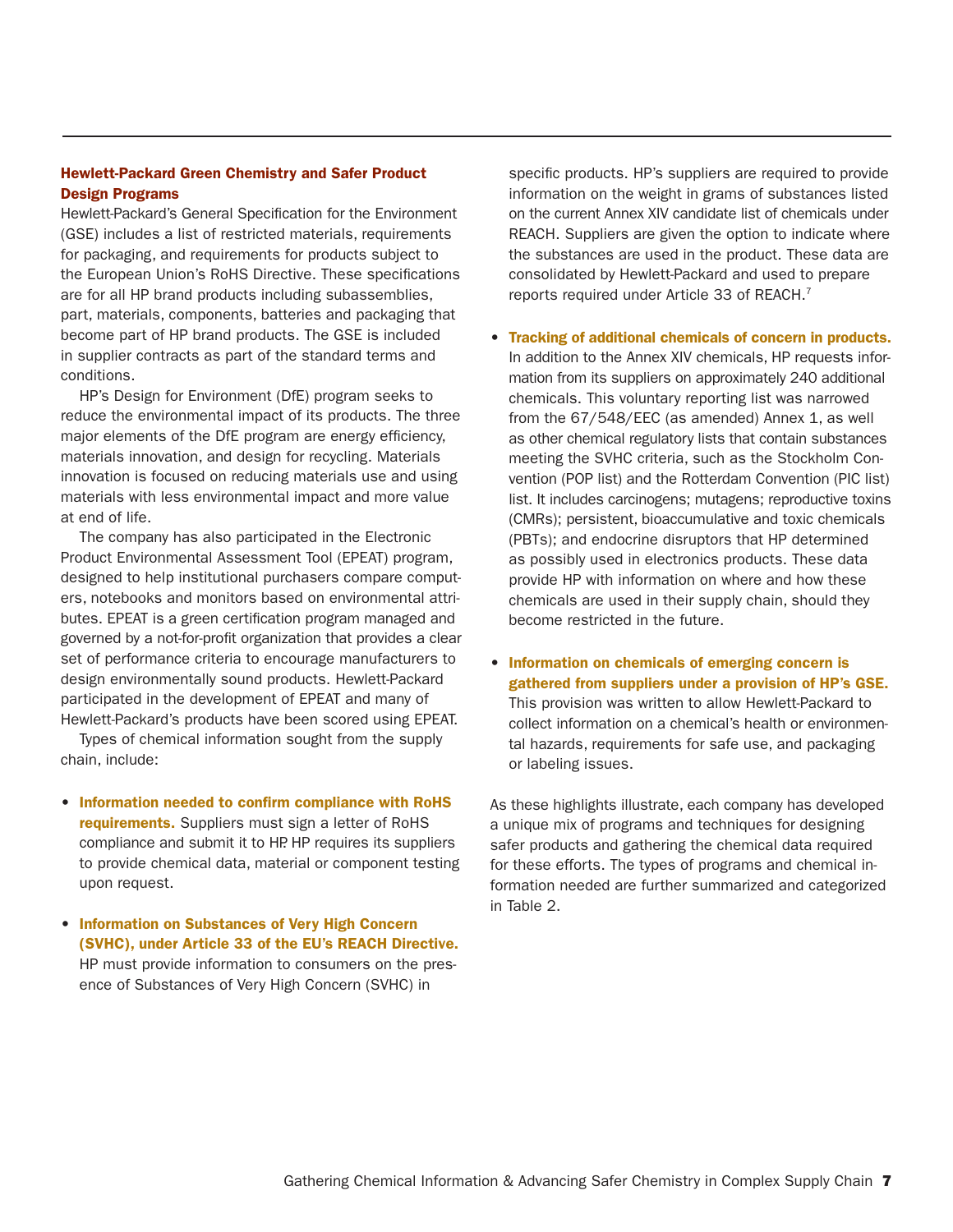## Table 2. Summary of Programs for Designing Safer Products and Chemical Information Required

| <b>Program Type</b>                                                                                                        | <b>Company</b> | <b>Program</b>                                                     | <b>Type of Chemical Information Re-</b><br>quested from Suppliers                                              |
|----------------------------------------------------------------------------------------------------------------------------|----------------|--------------------------------------------------------------------|----------------------------------------------------------------------------------------------------------------|
| I. Evaluation and scoring of environ-<br>mental, health and safety of chemicals<br>prior to selection for use              | S.C. Johnson   | Greenlist™                                                         | Toxicological & other hazard data for<br>chemicals and materials to generate a<br>Greenlist <sup>™</sup> score |
| II. Evaluation and scoring of chemicals<br>in existing products to eliminate or<br>substitute toxic components             | <b>Nike</b>    | <b>Considered Chemistry</b><br>Program-for develop-<br>ment of EPM | Full chemical ingredient information                                                                           |
| III. Promoting the use of specific chemi-<br>cals that are highly rated for environmen-<br>tal safety and health           | S.C. Johnson   | Greenlist™                                                         | Toxicological & other hazard data for<br>chemicals and materials to generate a<br>Greenlist <sup>™</sup> score |
| IV. Restricting the use of certain<br>chemicals in products (either banning<br>the chemical or limiting its concentration) | HP             | General Specification for<br>the Environment (GSE)                 | Signed letter of RoHS compliance.<br>Chemical data, material or component<br>testing upon request              |
|                                                                                                                            | <b>Nike</b>    | <b>Restricted Substances</b><br>List (RSL)                         | Analytical test results for supplied<br>materials, components and products<br>to verify compliance             |
|                                                                                                                            | S.C. Johnson   | <b>Restricted Use Materials</b><br>(RUM) under Greenlist™          | Toxicological & other hazard data to<br>generate a Greenlist™ score                                            |
| V. Reporting of SVHC chemicals under<br>Article 33 of the EU's REACH Directive                                             | HP             | <b>REACH</b> compliance                                            | Weight in grams and location in product<br>(optional) of Annex XIV chemicals                                   |
| VI. Tracking of chemicals of concern in<br>products to prepare for future regulatory<br>requirements                       | HP             | <b>Extension of REACH</b><br>compliance activities                 | Weight in grams and location in product<br>(optional) of 240 chemicals of concern                              |
| VII. Programs to voluntarily disclose<br>chemical ingredients in products to cus-<br>tomers                                | S.C. Johnson   | www.whatsinsidesc<br>johnson.com                                   | Full chemical ingredient information                                                                           |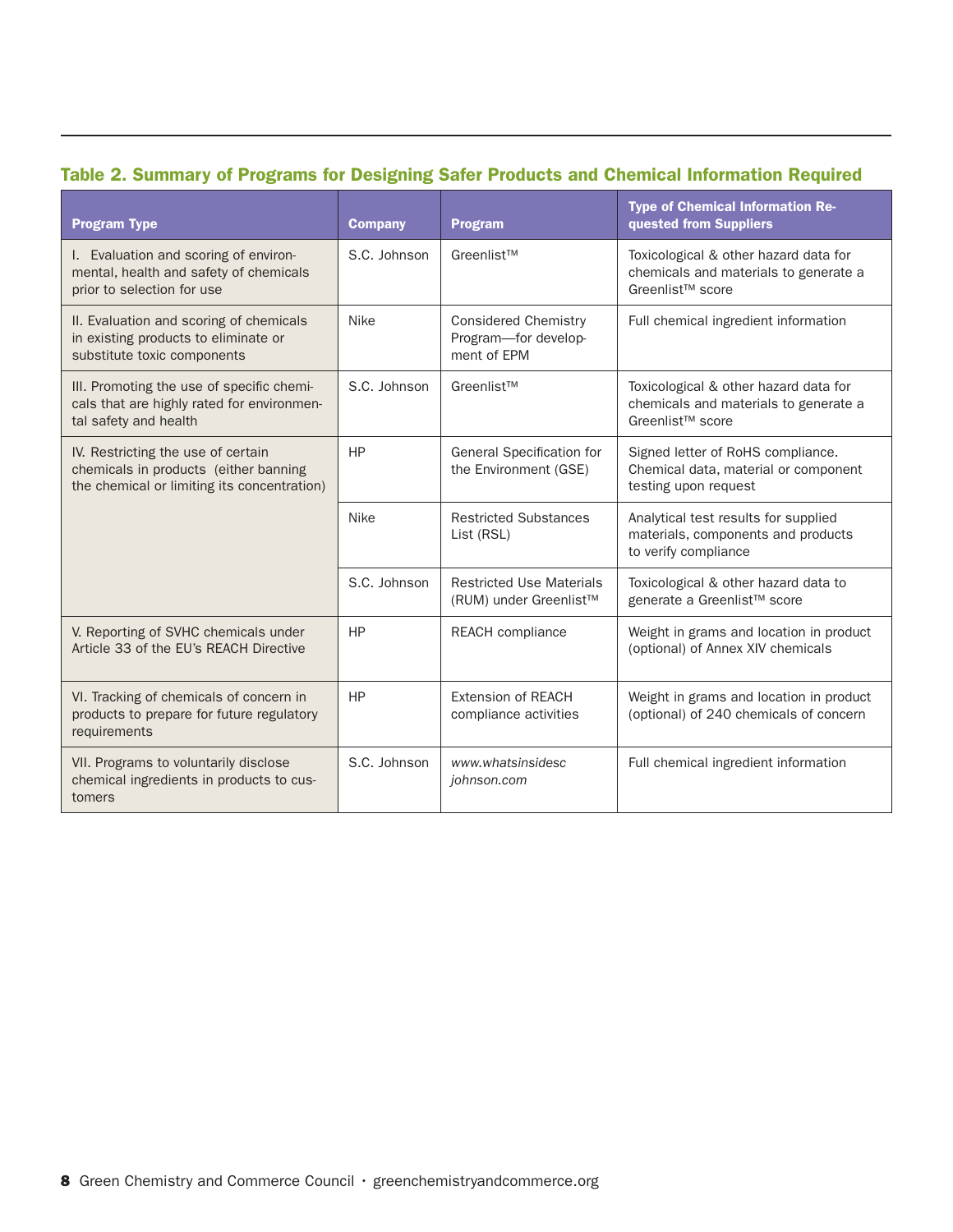## Lessons Learned: Gathering Chemical Information

I n this section, we present a description of the challenges and enabling factors reported by the case study companies for obtaining chemical information from their supply chains.

#### **Challenges**

All three companies reported that getting chemical information from supply chains can be difficult or impossible in some cases, time consuming, and costly. A number of specific challenges were cited by case study firms.

• Suppliers are sometimes unwilling to provide chemical ingredient information. Although the companies studied are quite large, they may still represent a relatively small share of a supplier's sales and therefore may have little leverage. Nike, for example, described an instance when the company tried to get chemical information from a supplier that supplied dyes to a facility that dyed textiles for Nike products. The supplier, a formulator of dyes, was unwilling to provide information on dye ingredients. Nike sales accounted for approximately 5% of the supplier's total sales.

Case study firms cited concerns over confidential business information as the reason for some supplier's unwillingness to provide chemical information.

- Some suppliers lack sophistication and do not have adequate data collection and management systems to collect and provide chemical data to their customers.
- Tier I companies are not always able to get chemical ingredient information from their suppliers. This is particularly true when the Tier I supplier represents a small fraction of sales for the Tier II or higher suppliers.
- • Different languages and cultures can make it difficult for customers to successfully convey details on the type of information needed and to get a commitment from suppliers to provide the information.
- • Getting information on dyes, fragrances, preservatives, contaminants and unintended by-products presents a particular challenge. SC Johnson reported that in the case of dyes and fragrances, their suppliers often view these chemicals as proprietary and some are unwilling to disclose them. In some cases, suppliers do not want to disclose the presence of preservatives, contaminants and by-products in the materials that they sell or they

are unwilling to test for these chemicals. The chemicals may have been introduced by Tier II or other suppliers back further in the supply chain and Tier I suppliers are unaware of their presence.

• Chemical ingredient information provided may be incorrect.

Validating information provided by suppliers is difficult and costly and may require chemical testing of materials or products.

• In some cases, data requirements under regulatory programs or green certification programs are unclear or confusing making it difficult for customers to provide clear instructions to their suppliers for information gathering and reporting.

#### Enabling Factors

All three companies also reported that certain programs and practices that they have implemented have facilitated their efforts in collecting chemical information. Specific enabling factors include the following:

- Clear communication with suppliers. This has taken several forms, as described in the points below.
	- *Provision of detailed written guidance on information sought.* In particular, HP and Nike have developed detailed guidance documents for their RSL programs. These documents can be accessed on-line.<sup>8</sup>
	- *Training of suppliers on chemi-cal data reporting requirements.* In addition to training its Tier I suppliers, HP has reached out directly to Tier II suppliers to clarify data requirements.

SCJ provides training to suppliers on their Greenlist<sup>™</sup> system for rating raw materials according to environmental and human health impact and on toxicological data needed by SCJ to evaluate suppliers' materials. In addition, both Nike and HP provide detailed guidance documents to suppliers on their RSL requirements.

• Providing an easy-to-use system for suppliers to submit chemical data. HP's web-based portal for chemical data entry has facilitated data collection. This system was developed internally by HP and uses the companies SAP/Environmental Health and Safety modules to process the data.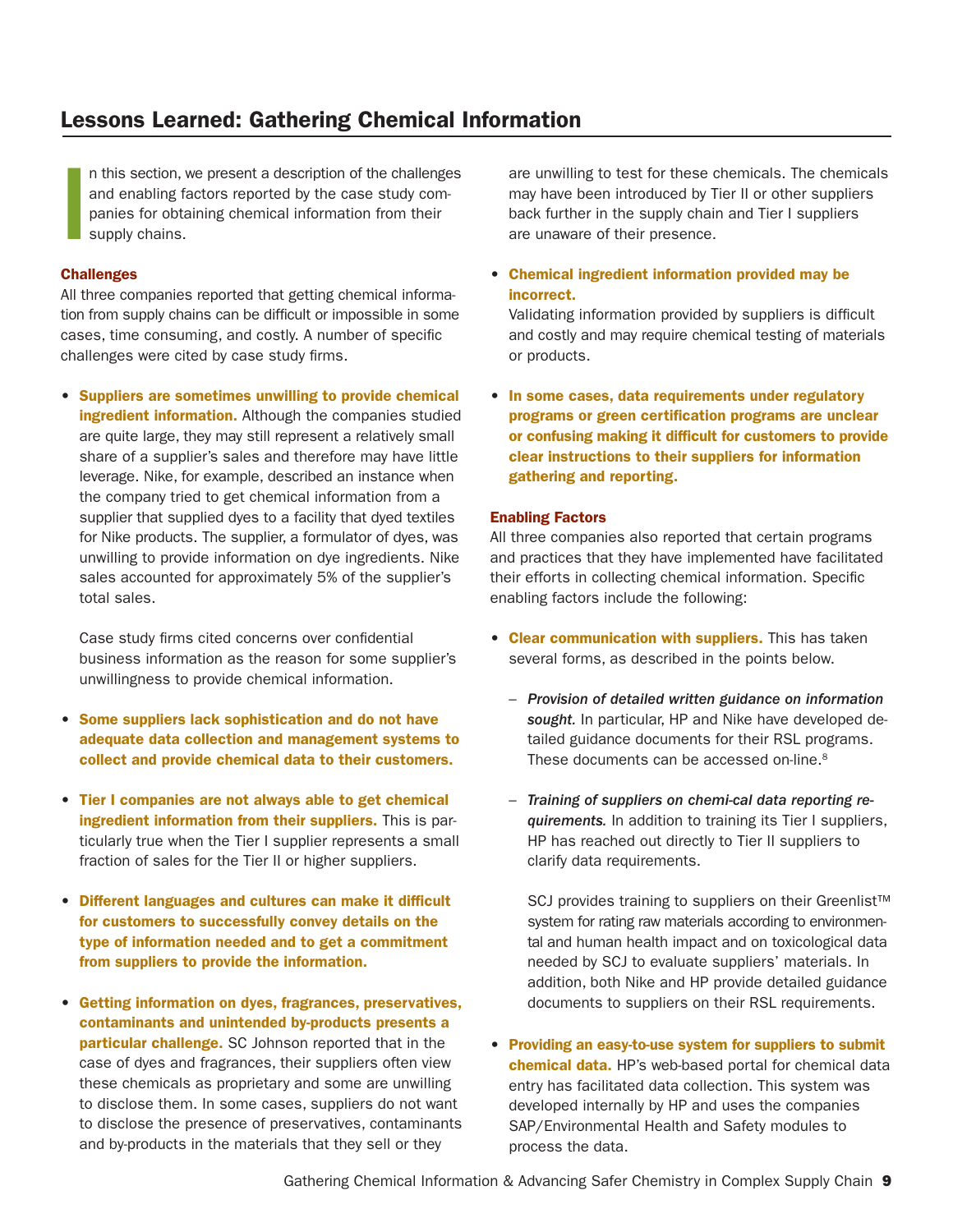- • Finding innovative ways to overcome barriers associated with confidential business information (CBI). SCJ's Greenlist™ system overcomes CBI barriers by requiring suppliers to provide toxicological information on chemicals, chemical mixtures or materials rather than actual chemical ingredient information. Under this system, the identity of the chemical ingredients remains confidential.
- • Developing verification systems to ensure accuracy of data and compliance with RSL and other requirements. Nike considers its material, component and product testing program critical to ensuring that suppliers are

complying with its RSL requirements. Hewlett-Packard uses what they call an "active verification" process to ensure that suppliers and HP products are in compliance with the requirements of their GSE. This program consists of a signed letter indicating compliance, corrective action plans, and analytical testing in certain cases.

All three firms expressed a hope or an expectation that the EU REACH Directive will over time lead to greater disclosure of chemical information and that consumer product companies worldwide will benefit.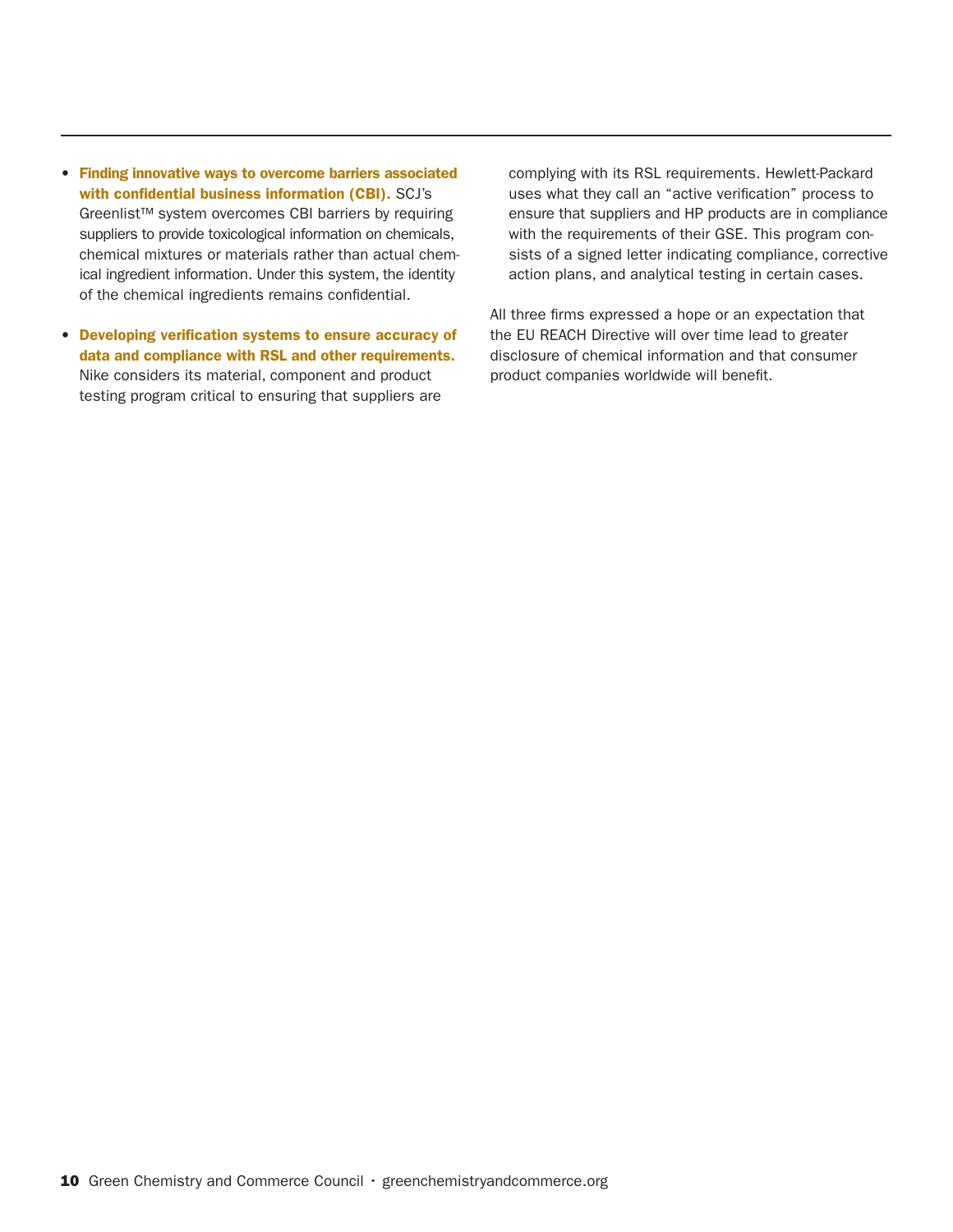## Lessons Learned: Advancing Safer Chemistry and Designing Safer Products

ach case study provides a number of important<br>
lessons and best practices for safer product<br>
design, as described in the points below.<br>
Case study firms are expanding their focus from excluach case study provides a number of important lessons and best practices for safer product design, as described in the points below.

sively working to ensure that specific hazardous chemicals are absent from their products to identifying the chemicals that are in their products and determining whether they are safe.

S.C. Johnson's Greenlist™ System is used to evaluate and score the human and environmental health and safety of all of the ingredients in its products. (Though as noted by the company, in some cases it is difficult to get information from sup-pliers on certain classes of chemicals such as preservatives, and unintended contaminants and by-products from ingredient reactions.)

While Nike and HP rely heavily on RSLs to ensure compliance with regulatory chemical restrictions, and to restrict other chemicals that they have deemed undesirable, they have begun to look more broadly at other chemicals that are in their products.

HP is collecting data from its suppliers on 240 chemicals of "emerging concern," not yet restricted, and building a database that points to where these chemicals occur in its supply chain. This will facilitate future efforts by HP to restrict those chemicals, either because of new regulations or a corporate decision, and to work with suppliers to find safer substitutes.

Nike's work in evaluating material platforms and its new protocol for evaluating chemicals in products represent efforts to evaluate all chemicals in products. These initiatives aim to identify chemicals that pose risk to consumers (i.e., they are high hazard chemicals with high potential exposure) and replace them with safer substitutes.

• Working in partnership with suppliers helps to advance green chemistry. Partnering with suppliers on R&D has advanced green chemistry at S.C. Johnson. Suppliers routinely provide samples of new, greener chemicals to S.C. Johnson chemists for performance evaluations so that the chemists can quickly determine whether the greener alternatives are effective. The company is currently working closely with fragrance suppliers to develop phthalate-free fragrances for its home cleaning and air products.

Nike recognizes that they will not achieve their goals simply by dictating terms to their suppliers. When possible, Nike works closely with its suppliers to find a solution to a problem. The company recognizes partnerships with suppliers result in a more reliable supplier base over time.

- Providing specific criteria for safer chemicals is effective in stimulating green chemistry innovation. S.C. Johnson's Greenlist™ chemical scoring system clearly articulates the company's criteria for greener materials, and in response, suppliers develop new chemicals to qualify for Greenlist™'s top score. Greenlist™ is helping to accelerate green chemistry innovation within S.C. Johnson's supply chain.
- • Clear and constant communication with suppliers on desired green material attributes yields results. S.C. Johnson is extremely proactive in communicating its desire for green materials through, for example, supplier training, and has been rewarded for these efforts. S.C. Johnson's supply base is well aware that by proactively introducing green materials to the company they can either gain new business or, they can protect their existing business relationship by offering greener materials.
- • If product greening is a core product design objective, integrated into the product development process and easily gauged by product developers, it is more likely to happen. Greenlist<sup>™</sup> is a yardstick that product development chemists can use to easily gauge the relative "greenness" of their proposed formulations, just as they gauge performance and cost with well established metrics. The Greenlist™ score is embedded into the company's global formulary, the chemical information system used by product developers. Nike's environmentally preferable materials (EPM) program and HP's DfE program are other examples of programs that integrate environmental objectives into design.
- • Collaborating and exchanging best practices with government agencies, non-profits and peers is highly beneficial when developing and implementing safer chemistry and product design programs. S.C. Johnson's Greenlist™ program was developed with input from organizations such as the U.S. EPA, Forum for the Future, chemical suppliers and university scientists. The company has had a long-standing cooperative and collaborative relationship with regulatory agencies and in particular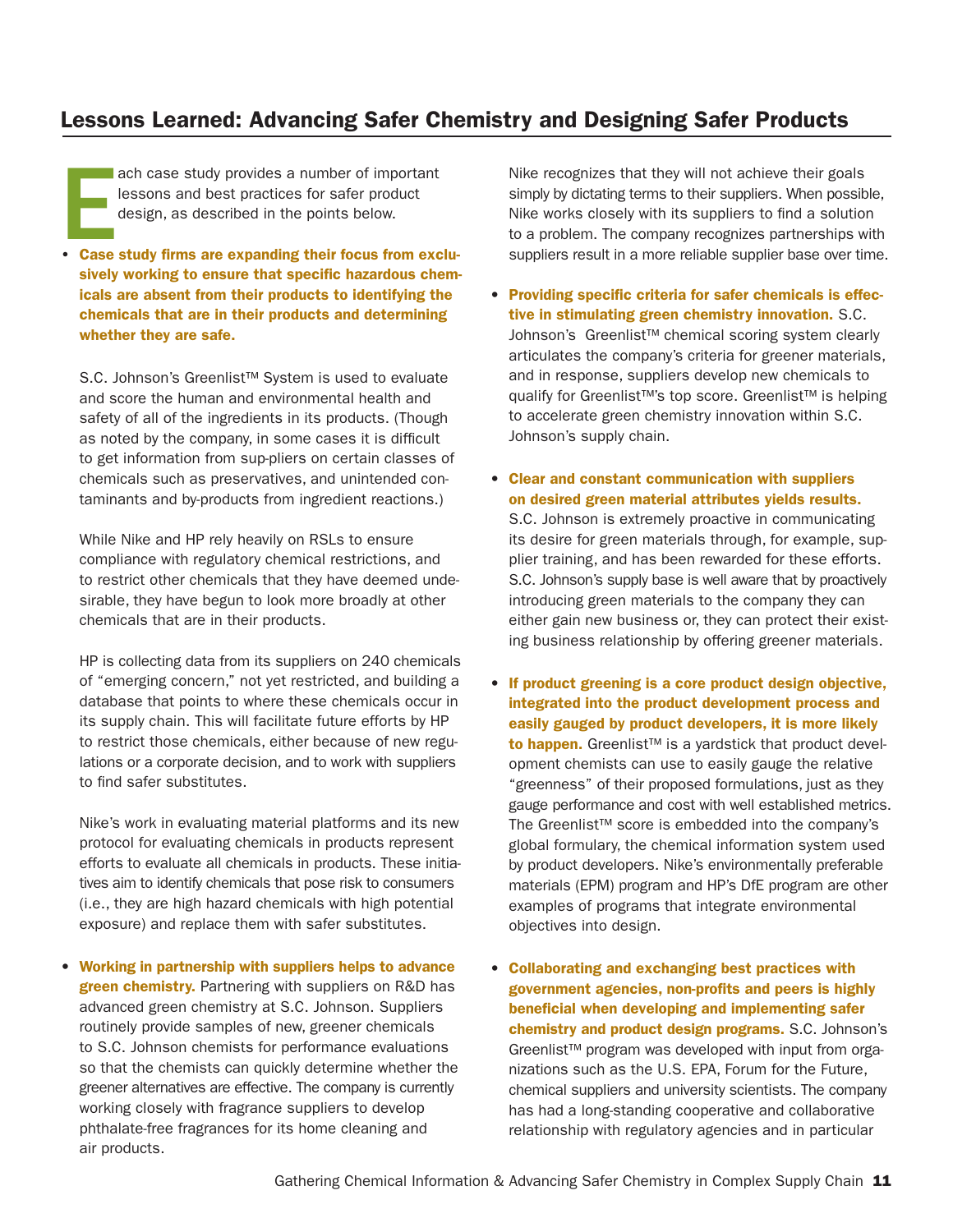the U.S. EPA, participating actively in the U.S. EPA's Design for Environment Program's Formulator Program9, an initiative that encourages individual companies and industry sectors to compare and improve the performance, human health profile and environmental responsibility of products, processes and practices. The company has had direct access to the expertise of EPA chemists, environmental scientists and risk reduction staff that has been beneficial in investigating materials to improve the health and environmental profiles of its products.

HP was actively engaged in the development of EPEAT and many of HP's products are listed in the EPEAT database. HP also participates in other green product certification programs.

Nike's RSL programs have benefitted from its participation in the Apparel Footwear International RSL Management Group, or the AFIRM Group. AFIRM is a working group that shares best practices on RSL management programs in this sector.

Nike, HP and SC Johnson have been active participants in the Green Chemistry and Commerce Council (GC3), an organization of more than 120 representatives in various industries, which serves as a forum for the exchange of best practices to encourage the adoption of Green Chemistry and Design for Environment.

Nike has identified an opportunity to collaborate with other companies to overcome a barrier to safer chemistry and product design. Specifically, Nike would like to work with other companies to develop an information system and database to enable rapid retrieval of publicly available hazard data for individual chemicals. In Nike's view, it is inefficient for individual companies to search for the same data, on their own.

As a final note, case study firms are seeking global harmonization of similar chemical regulations to reduce the costs associated with regulatory activities. The patchwork of global chemical regulatory systems is seen as highly inefficient. Managing the proliferating regulatory programs takes considerable effort, even when the same set of substances is restricted in a similar manner (e.g., the variations on RoHS that have sprung up worldwide). These firms hope that harmonization will free up resources for more proactive green chemistry and design for environment activities.